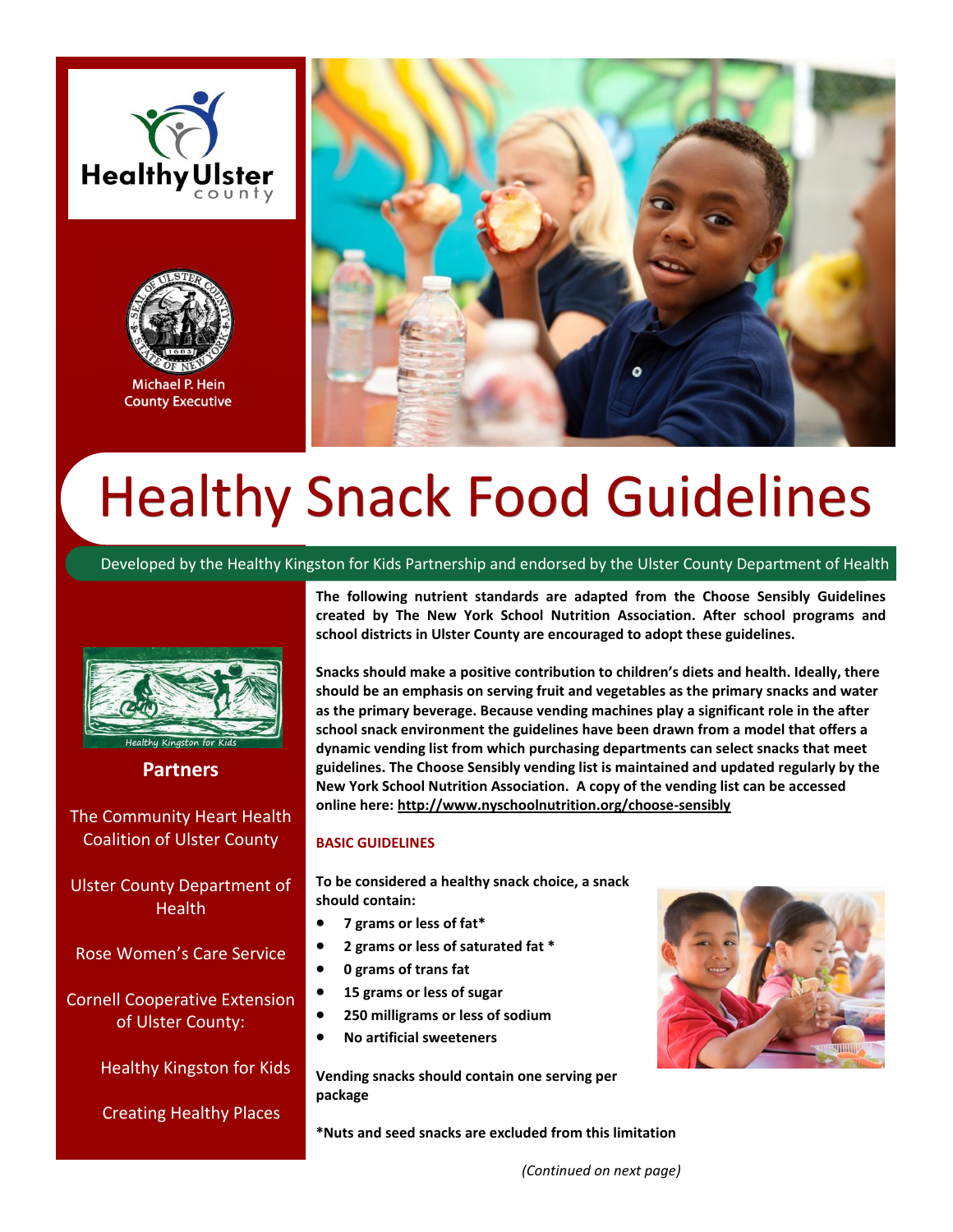

**To be considered an acceptable beverage choice under the snack food policy a beverage should meet the following guidelines:**

- **All low and reduced fat milks that include less than 30 grams of sugar per 8 oz serving are acceptable**
- **Juice drinks for children in the approximate age range of 5-12 years should be 100% juice. Juice drinks for children in the age range of 13-18 should contain at least 25% juice.**
- **Beverages with 10 milligrams or less of caffeine per 8 oz serving**
- **No artificial sweeteners**
- **Water or flavored waters shall not contain added sugar or caffeine.**

**Going for the Gold:** *After-school programs are encouraged to exceed the minimum snack guidelines and strive for the healthiest choices possible.* **The Healthy (Bronze) standard in the tables below are the basic guidelines. Programs that successfully implement this policy, as demonstrated by the snacks served on a regular basis, will be recognized formally by the Ulster County Health Department for their exemplary performance. Successful programs will receive a certificate, which states their level of achievement (Bronze, Silver, Gold) according to the tables below, for display at the after-school program.** 

#### **SNACK GUIDELINES**

**Nuts and Seeds: are exempt from the fat guidelines. Rationale: Nuts and seeds are exempt from fat guidelines, because they are high in monounsaturated fat, which can help to lower "bad" LDL cholesterol and maintain "good" HDL cholesterol**

| <b>BRONZE</b>                                                                     | <b>SILVER</b>                                                                                         | <b>GOLD</b>                                                                                           | <b>Rationale for</b>                                                                                                                                   |
|-----------------------------------------------------------------------------------|-------------------------------------------------------------------------------------------------------|-------------------------------------------------------------------------------------------------------|--------------------------------------------------------------------------------------------------------------------------------------------------------|
| <b>Healthy</b>                                                                    | <b>Healthier</b>                                                                                      | <b>Healthiest</b>                                                                                     | <b>Guideline</b>                                                                                                                                       |
| <b>For Fats</b>                                                                   |                                                                                                       |                                                                                                       |                                                                                                                                                        |
| 7 grams or less<br>of fat*                                                        | 5 grams of total fat<br>or few per serving                                                            | 3 grams of fat or<br>fewer per serving                                                                | <b>No differentiation</b><br>between saturated<br>and unsaturated fat<br>because when total<br>fat is considered,<br>saturated fat tends<br>to be low. |
| <b>For Sugars</b><br>and<br><b>Carbohydrates</b>                                  |                                                                                                       |                                                                                                       |                                                                                                                                                        |
| Less than 15<br>grams of<br>sugar. All<br>candies are<br>considered<br>unhealthy. | Less than 30 grams<br>of carbohydrates<br>per serving. All<br>candies are<br>considered<br>unhealthy. | Less than 30 grams<br>of carbohydrates<br>per serving. All<br>candies are<br>considered<br>unhealthy. | The level of carbohy-<br>drates was set at 30<br>grams to include a<br>large variety of<br>foods.                                                      |

**Fruit: unsweetened fruit in any form and portion size is allowed. Rationale: Fruit is not restricted by carbohydrate standards because it provides vitamins, minerals, anti-oxidants and dietary fiber that are beneficial to an overall balanced diet.**